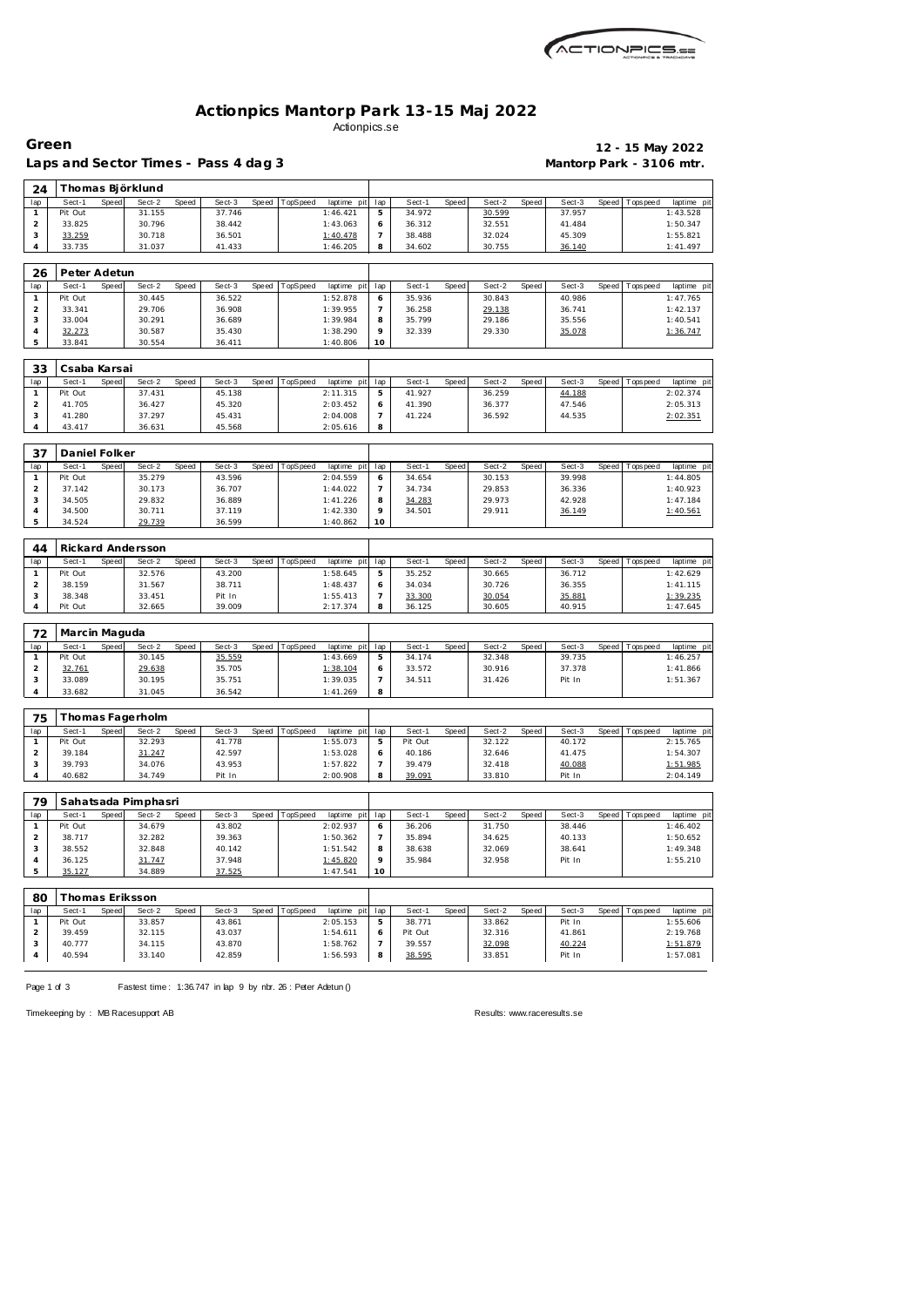

### **Actionpics Mantorp Park 13-15 Maj 2022** Actionpics.se

# Laps and Sector Times - Pass 4 dag 3 **Mantorp Park - 3106 mtr.**

**Green 12 - 15 May 2022**

| 90                             |                   |       | Ann-Marie Höljer Raniel |       |                  |       |          |                         |                |                  |       |                  |       |                  |       |                   |                        |
|--------------------------------|-------------------|-------|-------------------------|-------|------------------|-------|----------|-------------------------|----------------|------------------|-------|------------------|-------|------------------|-------|-------------------|------------------------|
| lap                            | Sect-1            | Speed | Sect- $2$               | Speed | Sect-3           | Speed | TopSpeed | laptime pit             | lap            | Sect-1           | Speed | Sect-2           | Speed | Sect-3           | Speed | Tops peed         | laptime pi             |
| $\mathbf{1}$                   | Pit Out           |       | 38.357                  |       | 46.197           |       |          | 2:13.132                | 5              | 40.882           |       | 35.686           |       | 43.993           |       |                   | 2:00.561               |
| $\overline{a}$                 | 42.249            |       | 35.477                  |       | 45.175           |       |          | 2:02.901                | 6              | 42.253           |       | 35.388           |       | 43.797           |       |                   | 2:01.438               |
| 3                              | 42.416            |       | 35.763                  |       | 44.234           |       |          | 2:02.413                | $\overline{7}$ | 39.381           |       | 33.019           |       | 42.704           |       |                   | 1:55.104               |
| 4                              | 41.322            |       | 35.433                  |       | 44.811           |       |          | 2:01.566                | 8              | 39.996           |       | 35.791           |       | Pit In           |       |                   | 2:04.100               |
|                                |                   |       |                         |       |                  |       |          |                         |                |                  |       |                  |       |                  |       |                   |                        |
| 111                            | Chris Janbaz      |       |                         |       |                  |       |          |                         |                |                  |       |                  |       |                  |       |                   |                        |
| lap                            | Sect-1            | Speed | Sect-2                  | Speed | Sect-3           | Speed | TopSpeed | laptime pit             | lap            | Sect-1           | Speed | Sect-2           | Speed | Sect-3           | Speed | Tops peed         | laptime pit            |
| $\mathbf{1}$                   | Pit Out           |       | 32.026                  |       | 38.512           |       |          | 1:54.412                | 6              | 33.773           |       | 33.398           |       | 37.512           |       |                   | 1:44.683               |
| $\overline{c}$                 | 35.551            |       | 31.560                  |       | 38.419           |       |          | 1:45.530                | $\overline{7}$ | 35.661           |       | 30.609           |       | 37.286           |       |                   | 1:43.556               |
| 3                              | 41.975            |       | 32.069                  |       | 38.825           |       |          | 1:52.869                | 8              | 33.704           |       | 29.937           |       | 36.552           |       |                   | 1:40.193               |
| $\overline{4}$                 | 35.643            |       | 32.843                  |       | 39.127           |       |          | 1:47.613                | 9              | 35.812           |       | 31.543           |       | Pit In           |       |                   | 1:54.123               |
| 5                              | 34.109            |       | 32.123                  |       | 37.671           |       |          | 1:43.903                | 10             |                  |       |                  |       |                  |       |                   |                        |
|                                |                   |       |                         |       |                  |       |          |                         |                |                  |       |                  |       |                  |       |                   |                        |
| 115                            | Niclas Eisner     |       |                         |       |                  |       |          |                         |                |                  |       |                  |       |                  |       |                   |                        |
|                                |                   |       |                         |       |                  |       |          |                         |                |                  |       |                  |       |                  |       |                   |                        |
| lap<br>$\mathbf{1}$            | Sect-1<br>Pit Out | Speed | Sect-2<br>38.153        | Speed | Sect-3<br>40.938 | Speed | TopSpeed | laptime pit<br>2:06.131 | lap<br>5       | Sect-1<br>34.637 | Speed | Sect-2<br>31.201 | Speed | Sect-3<br>38.749 |       | Speed Topspeed    | laptime pi<br>1:44.587 |
| $\overline{c}$                 | 35.914            |       | 33.827                  |       | 43.820           |       |          | 1:53.561                | 6              | 35.596           |       | 32.102           |       |                  |       |                   | 1:45.401               |
|                                |                   |       |                         |       |                  |       |          |                         |                |                  |       |                  |       | 37.703           |       |                   |                        |
| 3                              | 41.912            |       | 34.131                  |       | 41.943           |       |          | 1:57.986                | 7<br>8         | 34.951           |       | 32.535           |       | 38.249           |       |                   | 1:45.735               |
| 4                              | 40.546            |       | 32.772                  |       | 41.547           |       |          | 1:54.865                |                | 35.124           |       | 31.346           |       | 37.829           |       |                   | 1:44.299               |
|                                |                   |       |                         |       |                  |       |          |                         |                |                  |       |                  |       |                  |       |                   |                        |
| 118                            | Eric Holm         |       |                         |       |                  |       |          |                         |                |                  |       |                  |       |                  |       |                   |                        |
| lap                            | Sect-1            | Speed | Sect-2                  | Speed | Sect-3           | Speed | TopSpeed | laptime pit             | lap            | Sect-1           | Speed | Sect-2           | Speed | Sect-3           | Speed | Tops peed         | laptime pit            |
| $\mathbf{1}$                   | Pit Out           |       | 33.732                  |       | 43.657           |       |          | 2:03.149                | 5              | 35.876           |       | 31.318           |       | 42.646           |       |                   | 1:49.840               |
| $\overline{a}$                 | 39.456            |       | 32.824                  |       | 43.789           |       |          | 1:56.069                | 6              | 38.567           |       | 34.222           |       | 41.487           |       |                   | 1:54.276               |
| 3                              | 39.946            |       | 33.919                  |       | 43.765           |       |          | 1:57.630                | $\overline{7}$ | 35.749           |       | 30.900           |       | 39.846           |       |                   | 1:46.495               |
| 4                              | 40.712            |       | 34.479                  |       | 44.939           |       |          | 2:00.130                | 8              | 35.404           |       | 31.345           |       | 38.998           |       |                   | 1:45.747               |
|                                |                   |       |                         |       |                  |       |          |                         |                |                  |       |                  |       |                  |       |                   |                        |
| 120                            |                   |       | Fredrik Söderlund       |       |                  |       |          |                         |                |                  |       |                  |       |                  |       |                   |                        |
| lap                            | Sect-1            | Speed | Sect-2                  | Speed | Sect-3           | Speed | TopSpeed | laptime pit             | lap            | Sect-1           | Speed | Sect-2           | Speed | Sect-3           | Speed | T ops pee d       | laptime pi             |
| $\mathbf{1}$                   | Pit Out           |       | 33.224                  |       | 42.770           |       |          | 1:58.567                | 5              | 37.288           |       | 32.239           |       | 38.012           |       |                   | 1:47.539               |
| $\overline{a}$                 | 38.629            |       | 32.475                  |       | 41.440           |       |          | 1:52.544                | 6              | 34.674           |       | <u>31.279</u>    |       | 38.499           |       |                   | 1:44.452               |
| 3                              | 38.848            |       | 32.871                  |       | 39.812           |       |          | 1:51.531                | $\overline{7}$ | 35.069           |       | 32.193           |       | 38.757           |       |                   | 1:46.019               |
| 4                              | 37.202            |       | 33.483                  |       | 40.753           |       |          | 1:51.438                | 8              | 37.398           |       | 35.474           |       | 38.990           |       |                   | 1:51.862               |
|                                |                   |       |                         |       |                  |       |          |                         |                |                  |       |                  |       |                  |       |                   |                        |
| 125                            | Harun Oruc        |       |                         |       |                  |       |          |                         |                |                  |       |                  |       |                  |       |                   |                        |
| lap                            | Sect-1            | Speed | Sect-2                  | Speed | Sect-3           | Speed | TopSpeed | laptime pit             | lap            | Sect-1           | Speed | Sect-2           | Speed | Sect-3           |       | Speed Topspeed    | laptime pi             |
| $\mathbf{1}$                   | Pit Out           |       | 35.373                  |       | 45.258           |       |          | 2:05.495                | 5              | 38.468           |       | 33.080           |       | 40.438           |       |                   | 1:51.986               |
| $\overline{a}$                 | 38.108            |       | 30.897                  |       | 39.780           |       |          | 1:48.785                | 6              | 37.859           |       | 31.322           |       | 39.614           |       |                   | 1:48.795               |
| 3                              | 40.230            |       | 33.119                  |       | 40.212           |       |          | 1:53.561                | 7              | 37.078           |       | 29.483           |       | 39.983           |       |                   | 1:46.544               |
| 4                              | 39.254            |       | 33.493                  |       | 40.377           |       |          | 1:53.124                | 8              | 37.677           |       | 30.669           |       | 40.830           |       |                   | 1:49.176               |
|                                |                   |       |                         |       |                  |       |          |                         |                |                  |       |                  |       |                  |       |                   |                        |
|                                |                   |       |                         |       |                  |       |          |                         |                |                  |       |                  |       |                  |       |                   |                        |
| 128                            | Lovisa André      |       |                         |       |                  |       |          |                         |                |                  |       |                  |       |                  |       |                   |                        |
| lap                            | Sect-1            | Speed | Sect-2                  | Speed | Sect-3           | Speed | TopSpeed | laptime pit             | lap            | Sect-1           | Speed | Sect-2           | Speed | Sect-3           | Speed | Tops peed         | laptime pit            |
| $\mathbf{1}$                   | Pit Out           |       | 34.933                  |       | 43.247           |       |          | 2:04.761                | 5              | 37.912           |       | 34.683           |       | 41.667           |       |                   | 1:54.262               |
| $\overline{c}$                 | 38.836<br>39.712  |       | 36.708                  |       | 43.108           |       |          | 1:58.652                | 6              | 38.369           |       | 35.306           |       | 41.893           |       |                   | 1:55.568               |
| 3<br>$\overline{4}$            |                   |       | 37.077                  |       | 44.219           |       |          | 2:01.008                | $\overline{7}$ | 36.767           |       | 34.177<br>34.497 |       | 42.057<br>Pit In |       |                   | 1:53.001<br>2:05.542   |
|                                |                   |       |                         |       |                  |       |          |                         |                |                  |       |                  |       |                  |       |                   |                        |
|                                | 40.612            |       | 34.119                  |       | 42.089           |       |          | 1:56.820                | 8              | 37.228           |       |                  |       |                  |       |                   |                        |
|                                |                   |       |                         |       |                  |       |          |                         |                |                  |       |                  |       |                  |       |                   |                        |
| 130                            | Tor Gullberg      |       |                         |       |                  |       |          |                         |                |                  |       |                  |       |                  |       |                   |                        |
| lap                            | Sect-1            | Speed | Sect-2                  | Speed | Sect-3           | Speed | TopSpeed | laptime pit             | lap            | Sect-1           | Speed | Sect-2           | Speed | Sect-3           |       | Speed   Tops peed | laptime pi             |
| $\mathbf{1}$                   | Pit Out           |       | 34.596                  |       | 44.965           |       |          | 2:05.658                | 6              | 33.581           |       | 31.686           |       | 37.798           |       |                   | 1:43.065               |
| $\overline{2}$                 | 36.631            |       | 33.132                  |       | 37.628           |       |          | 1:47.391                | 7              | 39.625           |       | 29.888           |       | 41.170           |       |                   | 1:50.683               |
| 3                              | 34.677            |       | 32.035                  |       | 37.851           |       |          | 1:44.563                | 8              | 34.360           |       | 29.632           |       | 36.290           |       |                   | 1:40.282               |
| 4                              | 34.962            |       | 31.662                  |       | 37.523           |       |          | 1:44.147                | 9              | 33.721           |       | 31.147           |       | 42.474           |       |                   | 1:47.342               |
| 5                              | 34.509            |       | 31.358                  |       | 36.837           |       |          | 1:42.704                | 10             |                  |       |                  |       |                  |       |                   |                        |
|                                |                   |       |                         |       |                  |       |          |                         |                |                  |       |                  |       |                  |       |                   |                        |
|                                |                   |       |                         |       |                  |       |          |                         |                |                  |       |                  |       |                  |       |                   |                        |
| 131                            |                   |       | Niklas Fredriksson      |       |                  |       |          |                         |                |                  |       |                  |       |                  |       |                   |                        |
| lap                            | Sect-1            | Speed | Sect-2                  | Speed | Sect-3           | Speed | TopSpeed | laptime pit             | lap            | Sect-1           | Speed | Sect-2           | Speed | Sect-3           |       | Speed   Tops peed | laptime pi             |
| $\mathbf{1}$<br>$\overline{2}$ | Pit Out<br>40.930 |       | 39.880<br>33.123        |       | 45.587<br>42.914 |       |          | 2:13.159<br>1:56.967    | 5<br>6         | 39.323<br>38.973 |       | 32.379<br>33.703 |       | 43.188<br>42.090 |       |                   | 1:54.890               |
| 3                              | 40.673            |       | 34.807                  |       | 44.153           |       |          | 1:59.633                | $\overline{7}$ | 38.641           |       |                  |       | 44.779           |       |                   | 1:54.766<br>1:55.315   |
| 4                              | 40.360            |       | 33.245                  |       | 41.996           |       |          | 1:55.601                | 8              | 40.820           |       | 31.895<br>32.566 |       | 45.026           |       |                   | 1:58.412               |

Page 2 of 3 Fastest time: 1:36.747 in lap 9 by nbr. 26 : Peter Adetun ()

Timekeeping by : MB Racesupport AB Results:<www.raceresults.se>